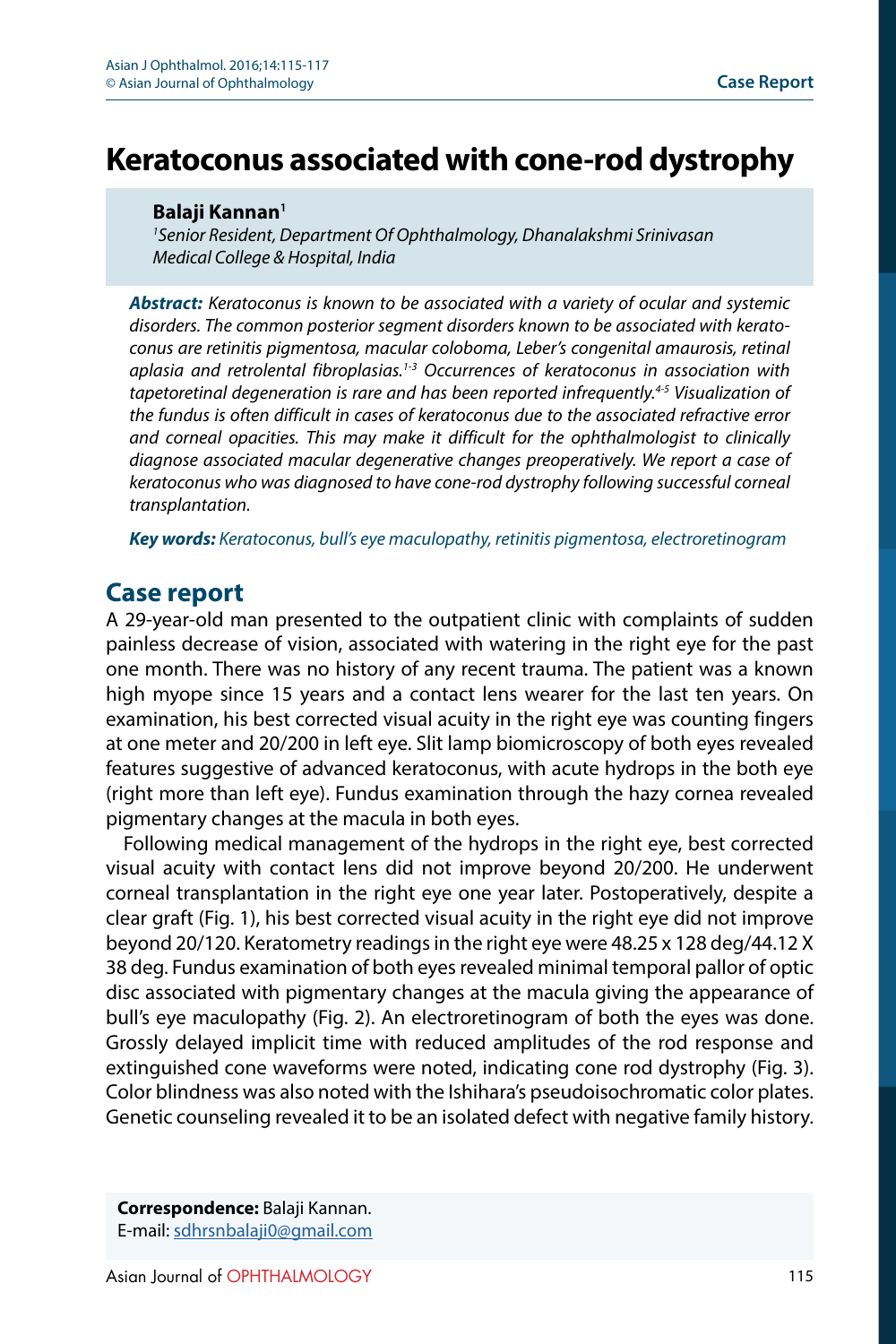

**Fig. 1. Slit-lamp photograph of left eye showing healed acute hydrops (arrow) and clear corneal graft post PKP (right eye).**



**Fig. 2. Fundus photograph of the both eyes with Bull's eye maculopathy(arrow) and minimal temporal pallor.**

## **Discussion**

A correlation between keratoconus and tapetoretinal degeneration has been reported by Moschos and coworkers.<sup>4</sup> Progressive cone dystrophy in association with keratoconus has also been reported in a 33 year old woman.<sup>5</sup> Coexistence of these two conditions, especially photoreceptor dysfunction, has prognostic implications on the outcome of corneal transplantation in these cases. High refractive error and corneal opacities in keratoconus may often prevent visualization of the fundus. In our case a clear view of the fundus was not possible due to the corneal scarring which occurred following resolution of corneal hydrops. However, following corneal transplantation, it was possible to make a clinical diagnosis of bull's eye maculopathy, which was confirmed to be cone rod dystrophy on electro physiologic study.

Preoperative electro physiologic studies have been advised to evaluate retinal photoreceptor function, when a clear view of the fundus is not possible. Moschos and coworkers recommend avoiding corneal transplantation if electro physiologic studies show an abnormal response as it indicates photoreceptor dysfunction, usually associated with poor visual potential.4

Although corneal transplantation has not been advocated for patients of keratoconus with tapetoretinal degeneration, it may improve the quality of vision in these patients if not the absolute visual acuity, as was noted in our patient. After explaining the nature of disease and the visual outcome of corneal transplantation, our patient is now awaiting corneal transplantation in the left eye. Our case also strengthens the association between keratoconus and cone rod dystrophy. Hence it is essential to perform preoperative electro physiologic studies to evaluate the retinal activity and possible visual outcome, in patients with keratoconus associated with corneal opacity, which precludes a detailed fundus examination preoperatively.